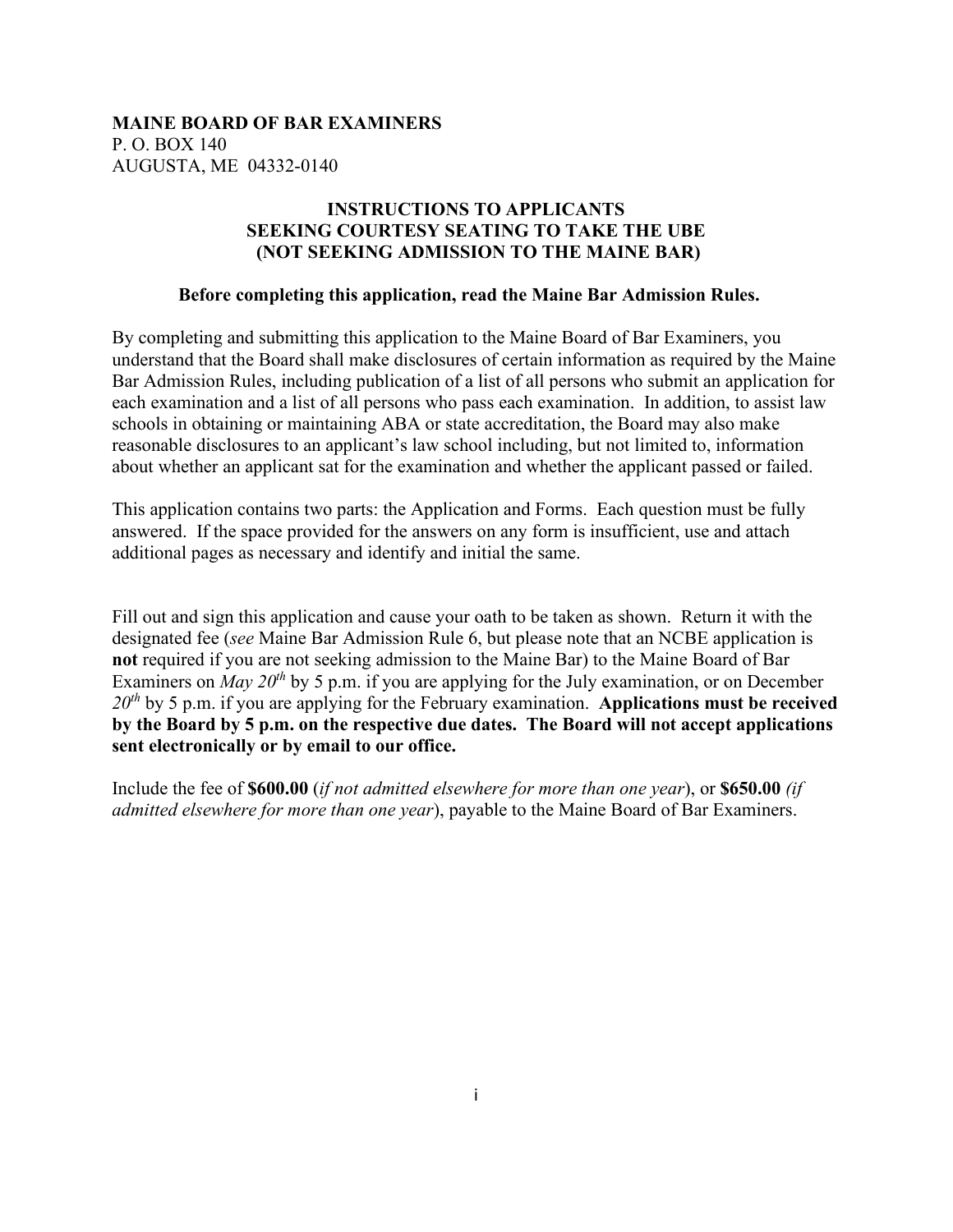Fill out and sign three (3) Authorization and Release Forms and cause your oath to be taken as shown on each copy. Return three (3) originals with your application.

Send out a copy of an Undergraduate/Graduate/Law School Certificate, to be completed by **each** undergraduate and graduate school *from which you graduated or attended for two (2) years* **and to each law school you attended**. Provide to the Registrar or Dean of each school a copy of an executed authorization and release, a blank Certificate, and a request that the school complete the Certificate and forward it directly from the school to the Maine Board of Bar Examiners. You may photocopy the school certificates and authorization and release forms if necessary.

> *The Board must receive all education certificates required by Maine Bar Admission Rule 10(b) at least one week prior to the examination date or you will not be allowed to sit for the examination.*

If you should decide to seek admission to Maine, please note that **4 M.R.S.A. § 805- A(3)** *requires you to be admitted by the Court within one (1) year after you receive notice that you have successfully passed the bar examination.* **You will also be required to submit forms and information within three (3) months of receiving your results that previously were not required.** Please notify the Board, by email or written letter, for further instruction.

If you are not admitted within one (1) year (or if the Court does not extend the oneyear period), you will be required to pay a new fee to transfer your UBE Score (\$900.00) if you wish to be admitted in Maine.

Your application will be processed only after you provide all the necessary information. To avoid delays, be sure to:

Print your answers legibly using blue or black ink. Print your application single-sided. Answer every question. Complete all the forms required. Sign all the forms requiring your signature. Provide the correct number, street name, city, state, and zip code for each address.

Include three (3) **originals** of the properly executed Authorization and Release Form.

Enclose a separate sheet of paper identified with the question number and your name if you need more space.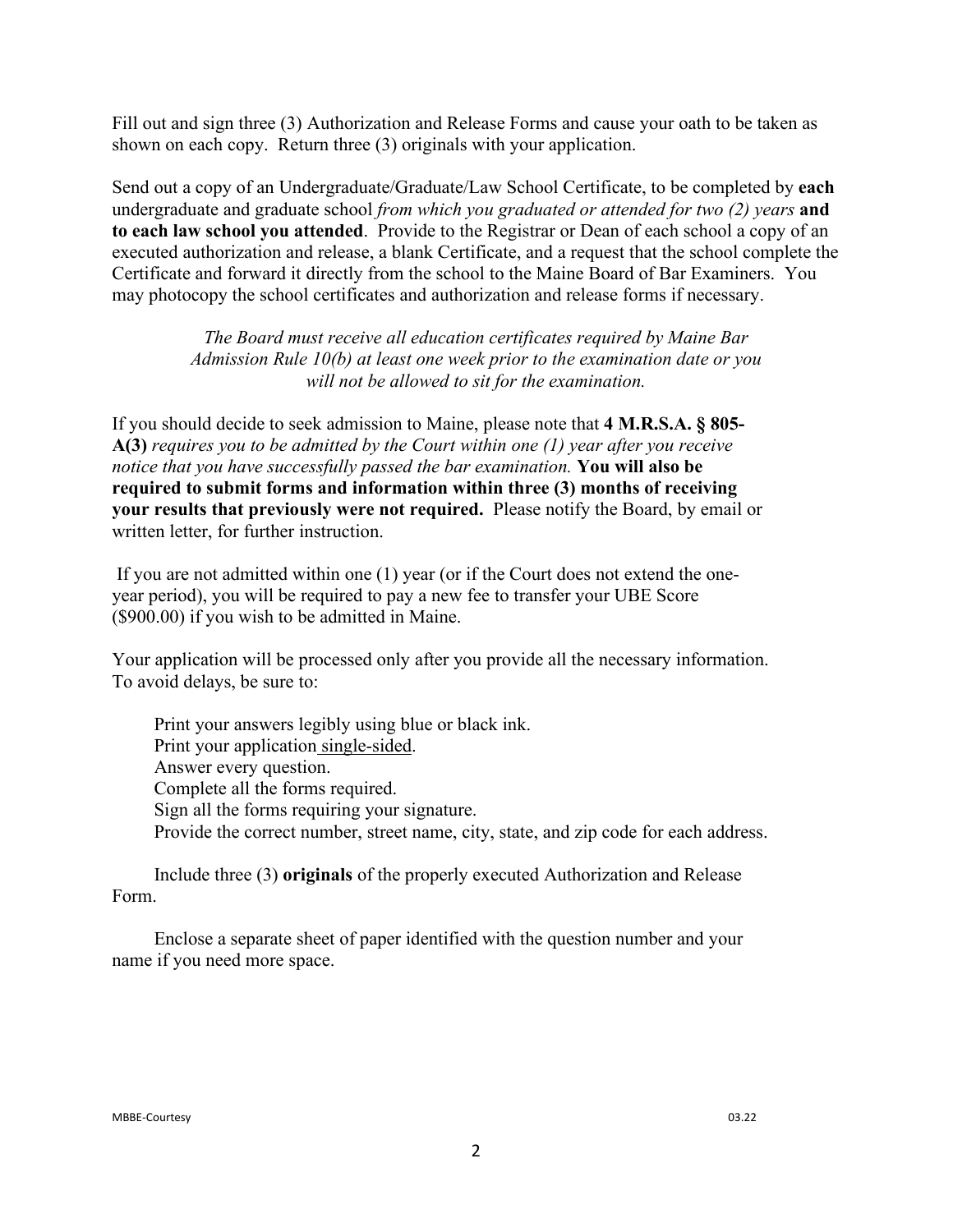### In addition:

- 1. Addresses are essential for a thorough and timely investigation. Where addresses are requested, you must provide complete and accurate numbers, street names, cities, states, and zip codes.
- 2. Use the two-letter code to indicate state names.
- 3. Dates: For example: October 5, 2018 should be written 10/5/2018.
- 4. If you are not sure of the dates, places, or other information requested, it is your responsibility to consult with the court, agency, or other entity involved to obtain accurate and complete information.
- 5. Avoid the use of abbreviations, particularly those that are not self-explanatory, or provide proper explanation where they are used.
- 6. Whenever the names of clients, references, employers, associates, and/or partners are used, identify them as such.
- 7. Where indicated, check the box in front of the word "yes" or "no" to designate your answer.
- 8. Keep a copy of your completed application for your personal records.

Applications should be submitted to the Board at the following addresses:

By U.S. Mail (including Express Mail and Overnight Mail): Board of Bar Examiners

 P. O. Box 140 Augusta, ME 04332-0140

By Overnight Carrier **ONLY** (Federal Express, UPS, etc.): Board of Bar Examiners

 40 Water Street, 2nd Floor Hallowell, ME 04347

Inquiries should be directed to the Executive Director at (207) 623-2464 or by email at [execdir@mainebarexaminers.org.](mailto:execdir@mainebarexaminers.org)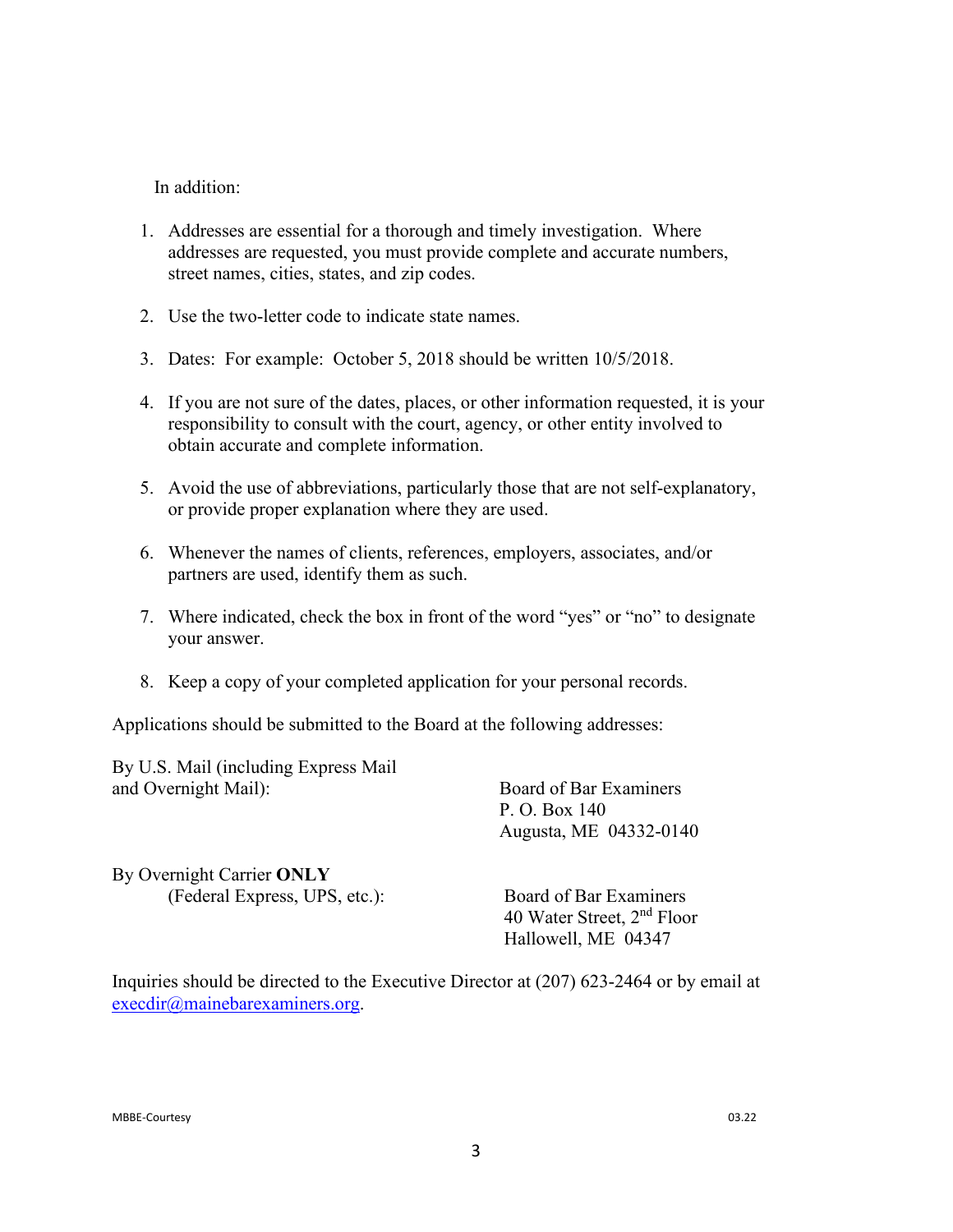Applicant's Last Name First Name Middle Name

### **MAINE BOARD OF BAR EXAMINERS P. O. BOX 140 AUGUSTA, ME 04332-0140**

 $\qquad \qquad , \qquad \qquad , \qquad \qquad , \qquad \qquad , \qquad \qquad .$ 

### **APPLICATION TO TAKE BAR EXAMINATION FOR APPLICANTS SEEKING COURTESY SEATING TO TAKE THE UBE (NOT SEEKING ADMISSION TO THE MAINE BAR)**

#### **Contact Information**

Provide below the mailing address at which you can be contacted about this application during the next six months:

| Check if address is: $\Box$ Residence                                                                                                                                                                                                                                                                                                                                                                                                                                                | $\Box$ Business                                                                                                                                                                                                                                                                                                                                                                                                                   |  |
|--------------------------------------------------------------------------------------------------------------------------------------------------------------------------------------------------------------------------------------------------------------------------------------------------------------------------------------------------------------------------------------------------------------------------------------------------------------------------------------|-----------------------------------------------------------------------------------------------------------------------------------------------------------------------------------------------------------------------------------------------------------------------------------------------------------------------------------------------------------------------------------------------------------------------------------|--|
|                                                                                                                                                                                                                                                                                                                                                                                                                                                                                      |                                                                                                                                                                                                                                                                                                                                                                                                                                   |  |
|                                                                                                                                                                                                                                                                                                                                                                                                                                                                                      |                                                                                                                                                                                                                                                                                                                                                                                                                                   |  |
|                                                                                                                                                                                                                                                                                                                                                                                                                                                                                      |                                                                                                                                                                                                                                                                                                                                                                                                                                   |  |
| Provide below the telephone numbers where you can be reached:                                                                                                                                                                                                                                                                                                                                                                                                                        |                                                                                                                                                                                                                                                                                                                                                                                                                                   |  |
| $\left(\begin{array}{c} \hline \end{array}\right)$ Home                                                                                                                                                                                                                                                                                                                                                                                                                              | $\frac{1}{\sqrt{1-\frac{1}{\sqrt{1-\frac{1}{\sqrt{1-\frac{1}{\sqrt{1-\frac{1}{\sqrt{1-\frac{1}{\sqrt{1-\frac{1}{\sqrt{1-\frac{1}{\sqrt{1-\frac{1}{\sqrt{1-\frac{1}{\sqrt{1-\frac{1}{\sqrt{1-\frac{1}{\sqrt{1-\frac{1}{\sqrt{1-\frac{1}{\sqrt{1-\frac{1}{\sqrt{1-\frac{1}{\sqrt{1-\frac{1}{\sqrt{1-\frac{1}{\sqrt{1-\frac{1}{\sqrt{1-\frac{1}{\sqrt{1-\frac{1}{\sqrt{1-\frac{1}{\sqrt{1-\frac{1}{\sqrt{1-\frac{1}{\sqrt{1-\frac{1$ |  |
| $\frac{1}{\sqrt{1-\frac{1}{\sqrt{1-\frac{1}{\sqrt{1-\frac{1}{\sqrt{1-\frac{1}{\sqrt{1-\frac{1}{\sqrt{1-\frac{1}{\sqrt{1-\frac{1}{\sqrt{1-\frac{1}{\sqrt{1-\frac{1}{\sqrt{1-\frac{1}{\sqrt{1-\frac{1}{\sqrt{1-\frac{1}{\sqrt{1-\frac{1}{\sqrt{1-\frac{1}{\sqrt{1-\frac{1}{\sqrt{1-\frac{1}{\sqrt{1-\frac{1}{\sqrt{1-\frac{1}{\sqrt{1-\frac{1}{\sqrt{1-\frac{1}{\sqrt{1-\frac{1}{\sqrt{1-\frac{1}{\sqrt{1-\frac{1}{\sqrt{1-\frac{1$<br>$\overline{\overline{\mathrm{O}}\mathrm{ther}}$ |                                                                                                                                                                                                                                                                                                                                                                                                                                   |  |
| E-Mail                                                                                                                                                                                                                                                                                                                                                                                                                                                                               |                                                                                                                                                                                                                                                                                                                                                                                                                                   |  |

The Board will use email to communicate with you about your application and preparation for the bar exam.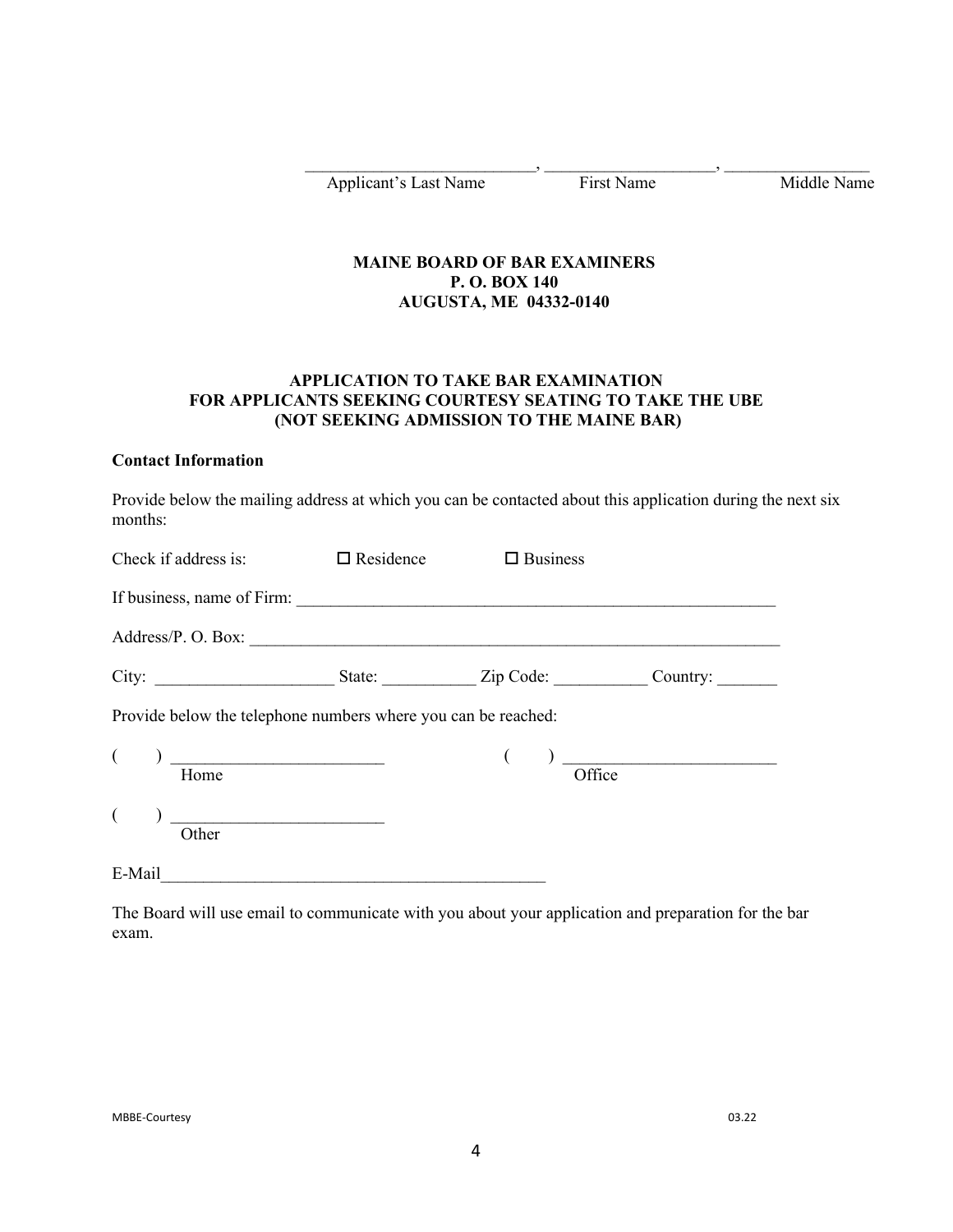#### **Testing Information**

| I am applying for the following exam: $\Box$ February 20 | $\Box$ July 20 |
|----------------------------------------------------------|----------------|
|                                                          |                |
|                                                          |                |

**2.** I am a graduate of a foreign law school.  $\Box$  Yes  $\Box$  No

*If yes, you must have received or applied for certification from the Maine Board of Bar Examiners that your education meets with the requirements of Maine Bar Admission Rule 10(b)(4) and its accompanying regulation before you will be eligible to sit for the Maine Bar Examination.*

**3.** The Board offers applicants the opportunity to take the Maine bar examination by laptop computer. Participating applicants are required to provide their own laptops and download the required software, as well as perform laptop pre-test of the software, prior to the date of the exam. Participating applicants will be responsible for payment of additional fees associated with downloading the software. These fees (\$110.00) are paid directly to the software vendor. Do not include these fees with your application payment to the Board.

Additional instructions for participating in laptop testing, including instructions, fees and deadlines related to downloading the software, will be posted to the Board's website sometime around early January for the February exam and early June for the July exam.

|    | Do you anticipate participating in laptop testing for this Maine bar examination?                                                                                                                |              |
|----|--------------------------------------------------------------------------------------------------------------------------------------------------------------------------------------------------|--------------|
|    | $\Box$ Yes                                                                                                                                                                                       | $\Box$ No    |
|    | If your answer to Question No. 3 was "Yes", please complete the following:<br>Have you used computerized testing during law school?<br>$\Box$ Yes                                                | $\square$ No |
|    | If so, what testing software have you previously used?                                                                                                                                           |              |
| 4. | I request or will be requesting accommodations for a disability or condition that affects<br>my ability to take the exam by submitting the required application before the application deadline. |              |
|    | $\Box$ Yes<br>$\Box$ No                                                                                                                                                                          |              |
|    | NOTE: All applicants requesting testing accommodations must submit a completed                                                                                                                   |              |
|    | <b>Testing Accommodations Application and supporting documentation by</b>                                                                                                                        |              |

**the application deadline, regardless of whether accommodations have been previously requested and/or granted.**

**5.** Jurisdiction(s) to which I intend to transfer the UBE Score earned:

**\_\_\_\_\_\_\_\_\_\_\_\_\_\_\_\_\_\_\_\_\_\_\_\_\_\_\_\_\_\_\_\_\_\_\_\_\_**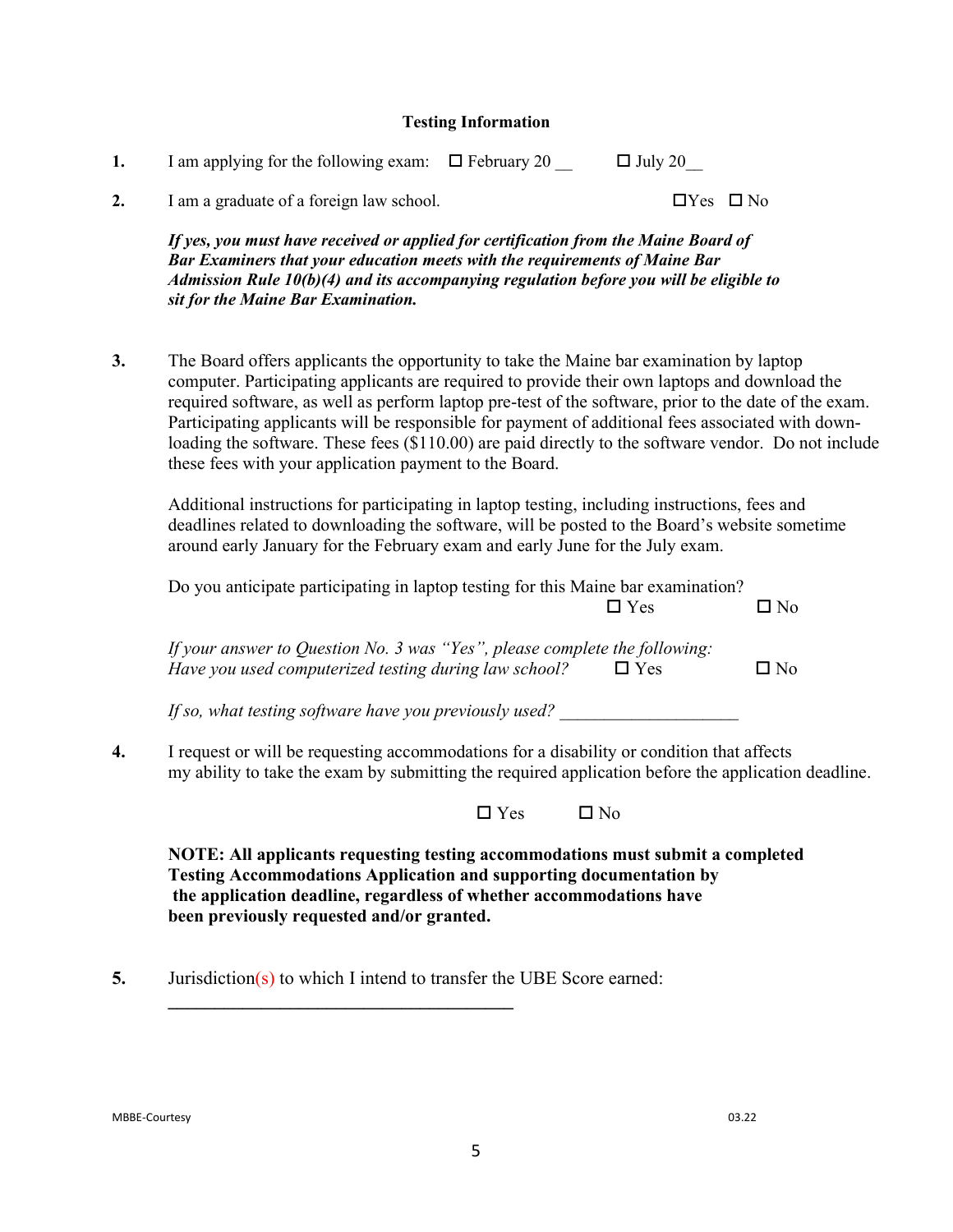### **STATE OF MAINE BOARD OF BAR EXAMINERS**

List below all the other names or surnames you have used or been known by and describe when, how, and why your name was changed (e.g., marriage or divorce).

| First, Middle, Last Name Used from Used to Description of change       |                                                         |                                                                                                                                                                                                                                                                                |
|------------------------------------------------------------------------|---------------------------------------------------------|--------------------------------------------------------------------------------------------------------------------------------------------------------------------------------------------------------------------------------------------------------------------------------|
|                                                                        |                                                         | $Year$ Year Year Year Year Year Year Year XV and Year Year Year XV and Year Year Year Year Year XV and Year Year Year XV and Year Year XV and Year Year Year Year XV and Year XV and Year XV and Year XV and Year XV and Year XV                                               |
|                                                                        |                                                         |                                                                                                                                                                                                                                                                                |
|                                                                        |                                                         | <u> Year</u> Year Year Year 2008 - 2008 - 2014 12:00 Pear Year 2014 12:00 Pear 2014 12:00 Pear 2014 12:00 Pear 2014 12:00 Pear 2014 12:00 Pear 2014 12:00 Pear 2014 12:00 Pear 2014 12:00 Pear 2014 12:00 Pear 2014 12:00 Pear 2014                                            |
|                                                                        |                                                         |                                                                                                                                                                                                                                                                                |
|                                                                        |                                                         |                                                                                                                                                                                                                                                                                |
| may be used as an identifier for other bar-admission-related purposes. | <b>Sex:</b> $\Box$ Male $\Box$ Female $\Box$ non-Binary | If you have not already done so, go to www.ncbex.org/ncbe-number to request an NCBE Number.<br>Your unique NCBE Number will be used for identification purposes when you take the<br>Multistate Bar Examination and the Multistate Professional Responsibility Examination and |
|                                                                        | Date of Birth: Month_____Day____Year_____               |                                                                                                                                                                                                                                                                                |
| <b>Place of birth:</b>                                                 |                                                         |                                                                                                                                                                                                                                                                                |
|                                                                        | Country:                                                |                                                                                                                                                                                                                                                                                |
|                                                                        |                                                         |                                                                                                                                                                                                                                                                                |

**If you are not a citizen of the United States, what is your immigration status? \_\_\_\_\_\_\_\_\_\_**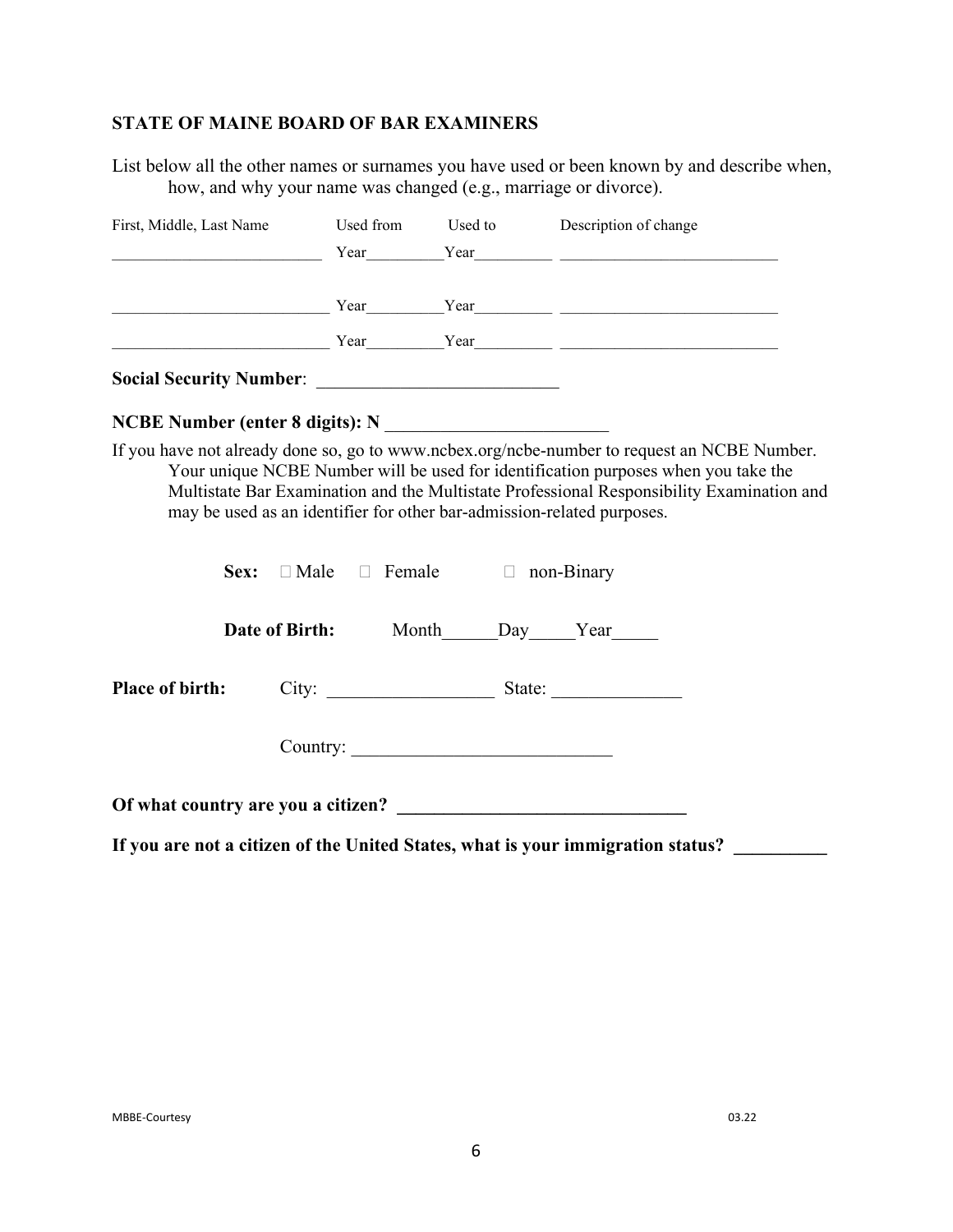#### **6. PRIOR APPLICATIONS FOR ADMISSION**

| 6A. Have you ever been admitted to the bar in any other jurisdiction?                  |            |           |
|----------------------------------------------------------------------------------------|------------|-----------|
| If yes, complete Part 6D.                                                              | $\Box$ Yes | $\Box$ No |
| 6B. Have you ever sat for a bar examination in Maine or any other jurisdiction?        |            |           |
| If yes, complete Part 6D                                                               | $\Box$ Yes | $\Box$ No |
| 6C. Have you submitted an application to be admitted by examination, motion or diploma |            |           |

**privilege, under an in-house counsel or other reciprocity rule, or to be reinstated to the bar in**<br>Maine or any other jurisdiction?  $\Box$  Yes  $\Box$  No **Maine or any other jurisdiction?**  $\Box$  Yes  $\Box$  No

If yes, complete Part 6D.

**6D. If your answer to Question 6A, Question 6B and/or Question 6C was "Yes", please list below any jurisdiction to which you have ever applied for admission or previously sat for a bar examination.** 

**If admitted to a bar of a foreign country, give the name and address of the admitting authority.**

| ٠ |                                                     |             |                             |                |           |                      |
|---|-----------------------------------------------------|-------------|-----------------------------|----------------|-----------|----------------------|
|   | Applied for admission by:                           | $\Box$ Exam | $\Box$ Motion               | $\Box$ Diploma |           | $\Box$ Reinstatement |
|   |                                                     |             |                             |                |           |                      |
|   |                                                     |             |                             |                |           |                      |
|   |                                                     |             |                             |                |           |                      |
|   | Not admitted due to: $\Box$ Failed Exam             |             | $\Box$ Withdrew Application |                |           | ⊺Other               |
|   |                                                     |             |                             |                |           |                      |
|   | If admitted, state whether you are in good standing |             | $\Box$ Yes                  |                | $\Box$ No |                      |
|   | Explanation:                                        |             |                             |                |           |                      |

**ATTACH ADDITIONAL SHEETS AS NECESSARY.**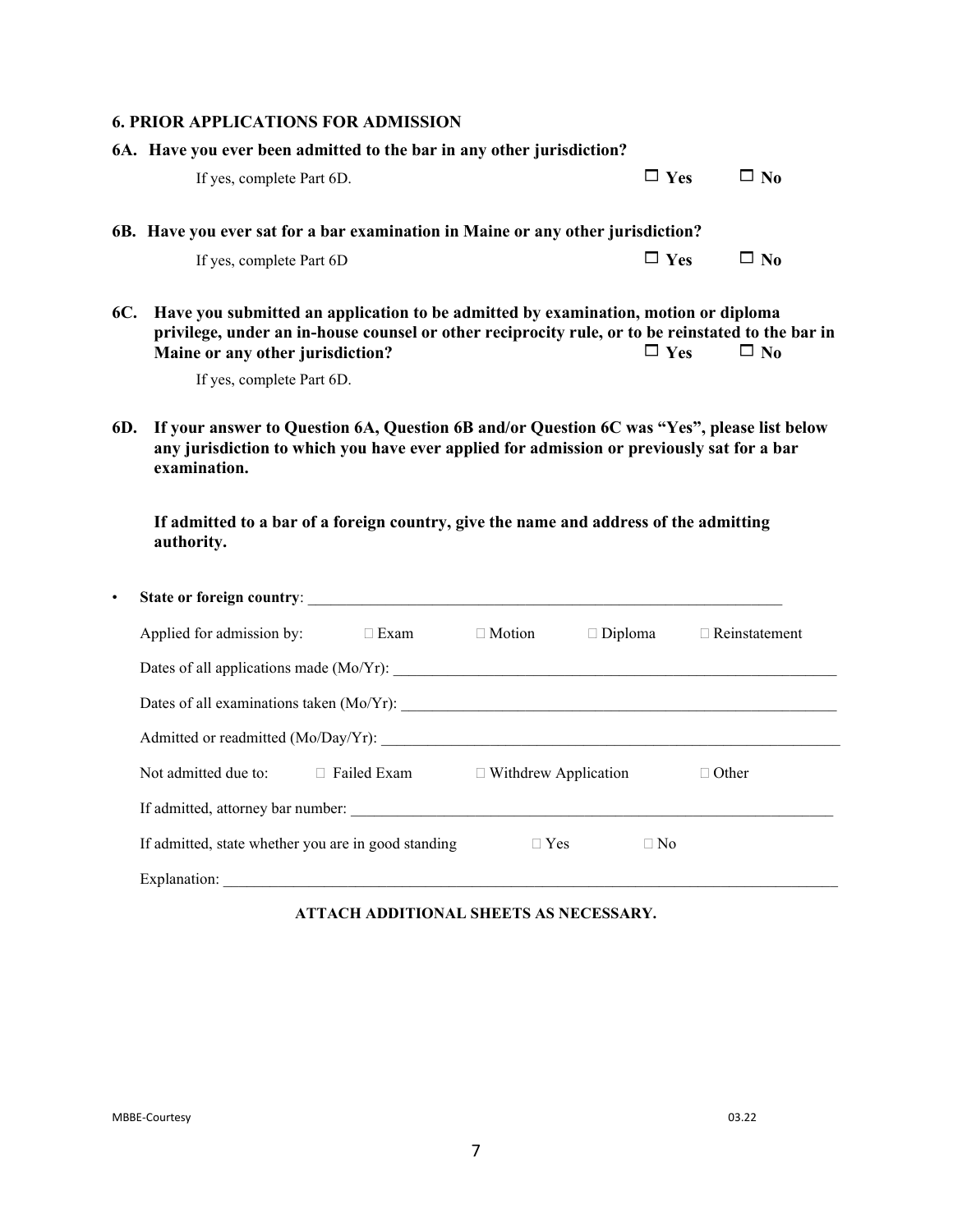Notice to Applicants: The following information will be used solely in the aggregate to help assess inclusivity and diversity among applicants for admission to the Maine Bar. Submission of this information by you is voluntary, and a decision not to provide this information will not affect your application or eligibility for the bar examination. This form will be kept separate from all other application and examination materials and records.

Please check all categories that apply.

### **Race/Ethnicity:**

- $\Box$  Hispanic/Latino
- $\Box$  American Indian or Alaska native
- $\Box$  Asian
- $\Box$  Black or African American
- $\Box$  White/Caucasian
- $\Box$  Self-Identification
- $\Box$  I do not want to disclose

### **Gender:**

- $\Box$  Female
- $\square$  Male
- $\Box$  Transgender
- $\Box$  Self-Identification
- $\Box$  I do not want to disclose

#### **Disability:**

I have a disability (physical or mental) that substantially limits one or more major life activity.

- $\Box$  Yes
- $\Box$  No
- $\Box$  I do not want to disclose

#### **Sexual Orientation:**

- $\Box$  Heterosexual
- $\Box$  Lesbian, Gay, Bisexual
- $\Box$  Self-Identification
- $\Box$  I do not want to disclose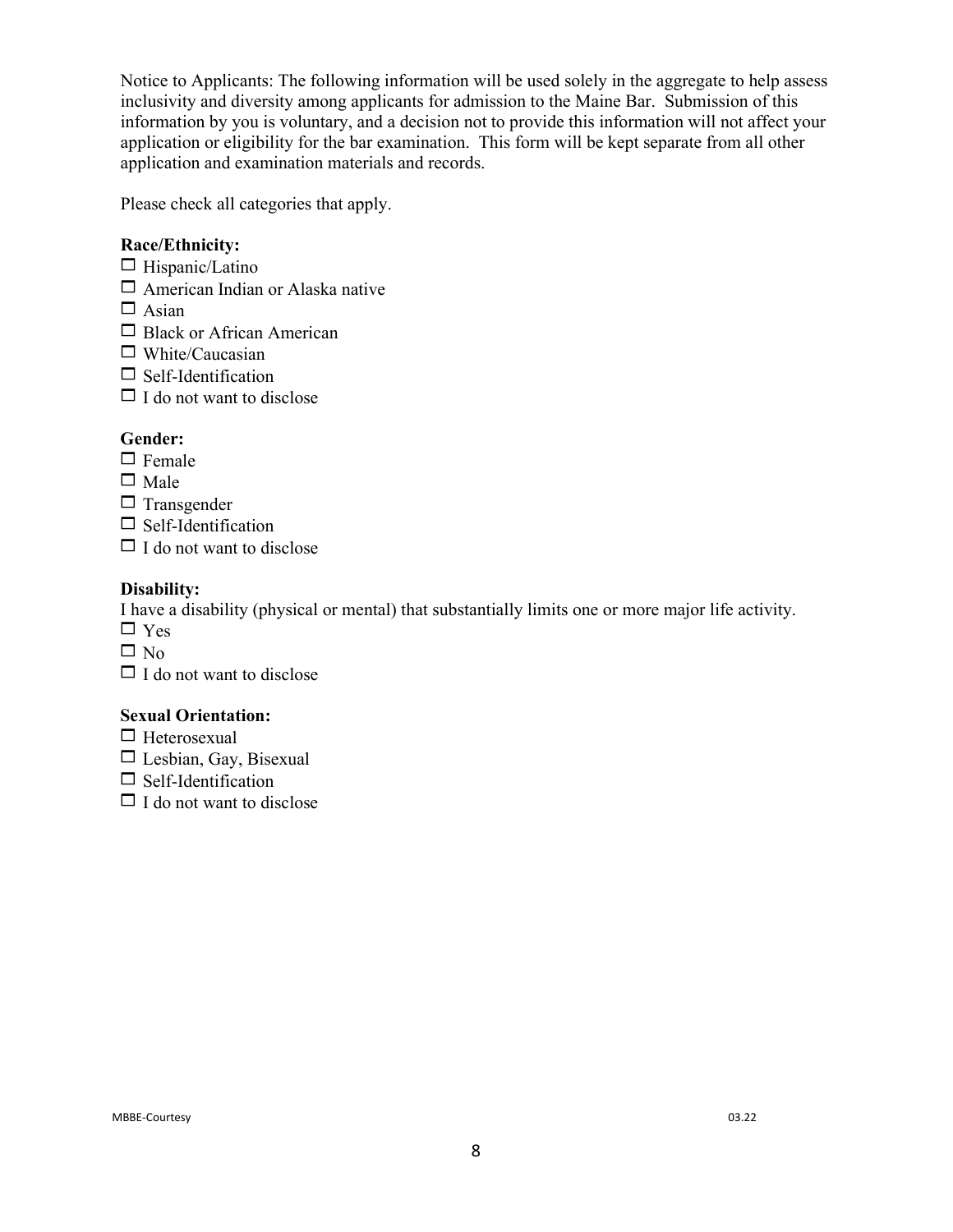### **STATE OF MAINE BOARD OF BAR EXAMINERS**

|           |            | your reason(s) for leaving. List schools beginning with the most recent.                                                                                                                                                                                                                                                 | 1. List the names of all colleges and universities other than law schools you attended, their<br>location (including the name of the campus if the school had more than one), the dates<br>attended, and the degree received. Mark "ND" if you did not receive a degree and state |
|-----------|------------|--------------------------------------------------------------------------------------------------------------------------------------------------------------------------------------------------------------------------------------------------------------------------------------------------------------------------|-----------------------------------------------------------------------------------------------------------------------------------------------------------------------------------------------------------------------------------------------------------------------------------|
| $\bullet$ |            |                                                                                                                                                                                                                                                                                                                          |                                                                                                                                                                                                                                                                                   |
|           |            |                                                                                                                                                                                                                                                                                                                          |                                                                                                                                                                                                                                                                                   |
|           |            |                                                                                                                                                                                                                                                                                                                          |                                                                                                                                                                                                                                                                                   |
|           |            |                                                                                                                                                                                                                                                                                                                          |                                                                                                                                                                                                                                                                                   |
|           |            |                                                                                                                                                                                                                                                                                                                          |                                                                                                                                                                                                                                                                                   |
|           |            |                                                                                                                                                                                                                                                                                                                          |                                                                                                                                                                                                                                                                                   |
|           |            | for leaving. List schools beginning with the most recent.                                                                                                                                                                                                                                                                | degree received. Mark "ND" if you did not receive a degree and state your reason(s)                                                                                                                                                                                               |
|           |            |                                                                                                                                                                                                                                                                                                                          |                                                                                                                                                                                                                                                                                   |
|           |            | From Mo/Yr To Mo/Yr Degree or Reason(s) for leaving                                                                                                                                                                                                                                                                      |                                                                                                                                                                                                                                                                                   |
|           | Law School | City                                                                                                                                                                                                                                                                                                                     | State                                                                                                                                                                                                                                                                             |
|           |            | From Mo/Yr To Mo/Yr Degree or Reason(s) for leaving                                                                                                                                                                                                                                                                      |                                                                                                                                                                                                                                                                                   |
|           |            | ** IT IS YOUR RESPONSIBILITY TO ENSURE THAT A CERTIFICATE IS SENT TO<br>THE MAINE BOARD OF BAR EXAMINERS FROM EACH UNDERGRADUATE<br><b>SCHOOL FROM WHICH YOU RECEIVED A DEGREE OR ATTENDED FOR AT</b><br>LEAST TWO YEARS, AND FROM EVERY LAW SCHOOL YOU HAVE ATTENDED<br>AS REQUIRED BY MAINE BAR ADMISSION RULE 5(c).** |                                                                                                                                                                                                                                                                                   |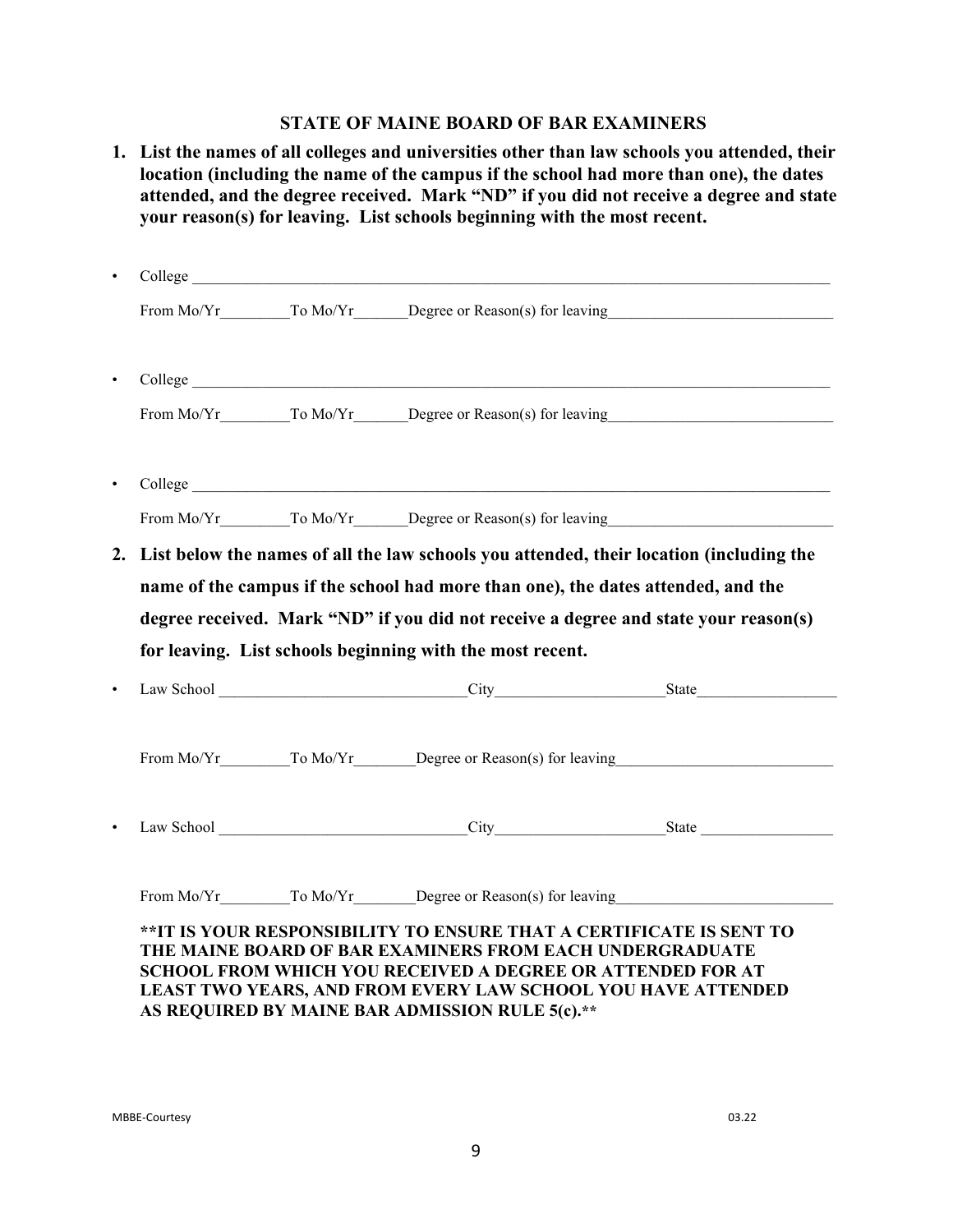# **STATE OF MAINE BOARD OF BAR EXAMINERS AUTHORIZATION AND RELEASE**

| I, (Name) | , born (Date of Birth) |  |
|-----------|------------------------|--|
|           |                        |  |

**born at (City)**  $\qquad \qquad$ , (State)  $\qquad \qquad$ , (Country)

**having filed an application for admission to the bar of Maine, hereby consent to have an investigation made as to my moral character, credit record, college and law school records, criminal records, medical records, professional reputation and fitness for the practice of law and such other information as may be received, all of which will be reported only to the admitting authority. I agree to give any further information that may be required concerning my past record. I understand that the contents of my character report are confidential.** 

**I also authorize and request every person, firm, company, corporation, governmental agency, law enforcement agency, court, association or institution having control of any documents, records or other information pertaining to me, to furnish to the Maine Board of Bar Examiners any such information, including documents, records, bar association or State bar governing agency files regarding charges or complaints filed against me, including any complaints erased by law, whether formal or informal, pending or closed, or any other pertinent data; and to permit the Maine Board of Bar Examiners or any of its agents or representatives to inspect and make copies of such documents, records or other information, excepting any information with respect to a juvenile offense.**

**I also authorize the Maine Board of Bar Examiners to obtain any information from my official record on file with the United States Selective Service System. I further authorize the National Personnel Records Center, in St. Louis, MO or other custodian of my military record to release and furnish to the Maine Board of Bar Examiners information or photocopies of my military personnel and related medical records, including but not limited to a copy of my DD Form 214, Report of Separation, and I do hereby consent to the release of such information.**

**I hereby release, discharge and exonerate the Maine Board of Bar Examiners, its agents and representatives, including but not limited to expert witnesses or evaluators consulted or used by the Board or its staff, and any person so furnishing information from any and all liability of every nature and kind arising out of the furnishing or inspection of such documents, records, and other information as authorized herein or the investigation made by the Maine Board of Bar Examiners to which I hereby consent.**

| <b>STATE OF</b>                                                                                                                                                                                                                | <b>COUNTY OF</b>              |                             |  |
|--------------------------------------------------------------------------------------------------------------------------------------------------------------------------------------------------------------------------------|-------------------------------|-----------------------------|--|
|                                                                                                                                                                                                                                | <b>Signature of Applicant</b> | (Sign in Blue or Black Ink) |  |
| Subscribed and sworn to or affirmed before me this day of the control of the control of the control of the control of the control of the control of the control of the control of the control of the control of the control of |                               |                             |  |
|                                                                                                                                                                                                                                | <b>Notary Public</b>          | (Sign in black ink)         |  |
|                                                                                                                                                                                                                                | My commission expires         |                             |  |
| Seal or stamp must be affixed to each original.                                                                                                                                                                                |                               |                             |  |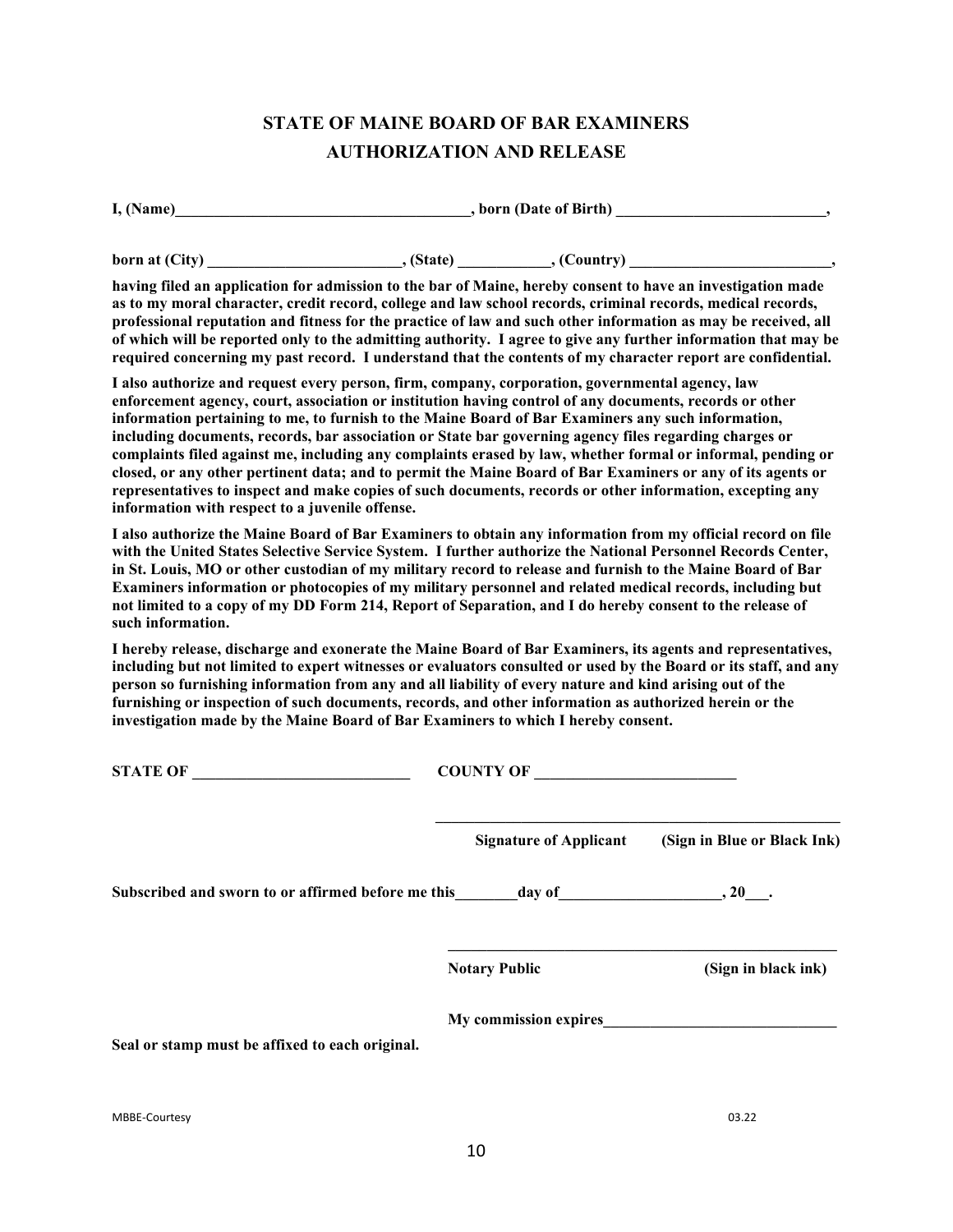# **STATE OF MAINE BOARD OF BAR EXAMINERS AUTHORIZATION AND RELEASE**

| I, (Name)      |            | , born (Date of Birth)                                                                                            |  |  |
|----------------|------------|-------------------------------------------------------------------------------------------------------------------|--|--|
| born at (City) | . (State). | , (Country)                                                                                                       |  |  |
|                |            | having filed an annlisedian fan admission to the han of Maine, hander sonoont to have an investigation mode op to |  |  |

**having filed an application for admission to the bar of Maine, hereby consent to have an investigation made as to my moral character, credit record, college and law school records, criminal records, medical records, professional reputation and fitness for the practice of law and such other information as may be received, all of which will be reported only to the admitting authority. I agree to give any further information that may be required concerning my past record. I understand that the contents of my character report are confidential.**

**I also authorize and request every person, firm, company, corporation, governmental agency, law enforcement agency, court, association or institution having control of any documents, records or other information pertaining to me, to furnish to the Maine Board of Bar Examiners any such information, including documents, records, bar association or State bar governing agency files regarding charges or complaints filed against me, including any complaints erased by law, whether formal or informal, pending or closed, or any other pertinent data; and to permit the Maine Board of Bar Examiners or any of its agents or representatives to inspect and make copies of such documents, records or other information, excepting any information with respect to a juvenile offense.**

**I also authorize the Maine Board of Bar Examiners to obtain any information from my official record on file with the United States Selective Service System. I further authorize the National Personnel Records Center, in St. Louis, MO or other custodian of my military record to release and furnish to the Maine Board of Bar Examiners information or photocopies of my military personnel and related medical records, including but not limited to a copy of my DD Form 214, Report of Separation, and I do hereby consent to the release of such information.**

**I hereby release, discharge and exonerate the Maine Board of Bar Examiners, its agents and representatives, including but not limited to expert witnesses or evaluators consulted or used by the Board or its staff, and any person so furnishing information from any and all liability of every nature and kind arising out of the furnishing or inspection of such documents, records, and other information as authorized herein or the investigation made by the Maine Board of Bar Examiners to which I hereby consent.**

| <b>STATE OF</b><br><u> 1980 - Jan Barbara Barbara, manazarta </u>                                                                                                                                                              | COUNTY OF                     |                             |  |
|--------------------------------------------------------------------------------------------------------------------------------------------------------------------------------------------------------------------------------|-------------------------------|-----------------------------|--|
|                                                                                                                                                                                                                                | <b>Signature of Applicant</b> | (Sign in Blue or Black Ink) |  |
| Subscribed and sworn to or affirmed before me this day of the control of the control of the control of the control of the control of the control of the control of the control of the control of the control of the control of |                               |                             |  |
|                                                                                                                                                                                                                                | <b>Notary Public</b>          | (Sign in black ink)         |  |
|                                                                                                                                                                                                                                | My commission expires         |                             |  |

**Seal or stamp must be affixed to each original.**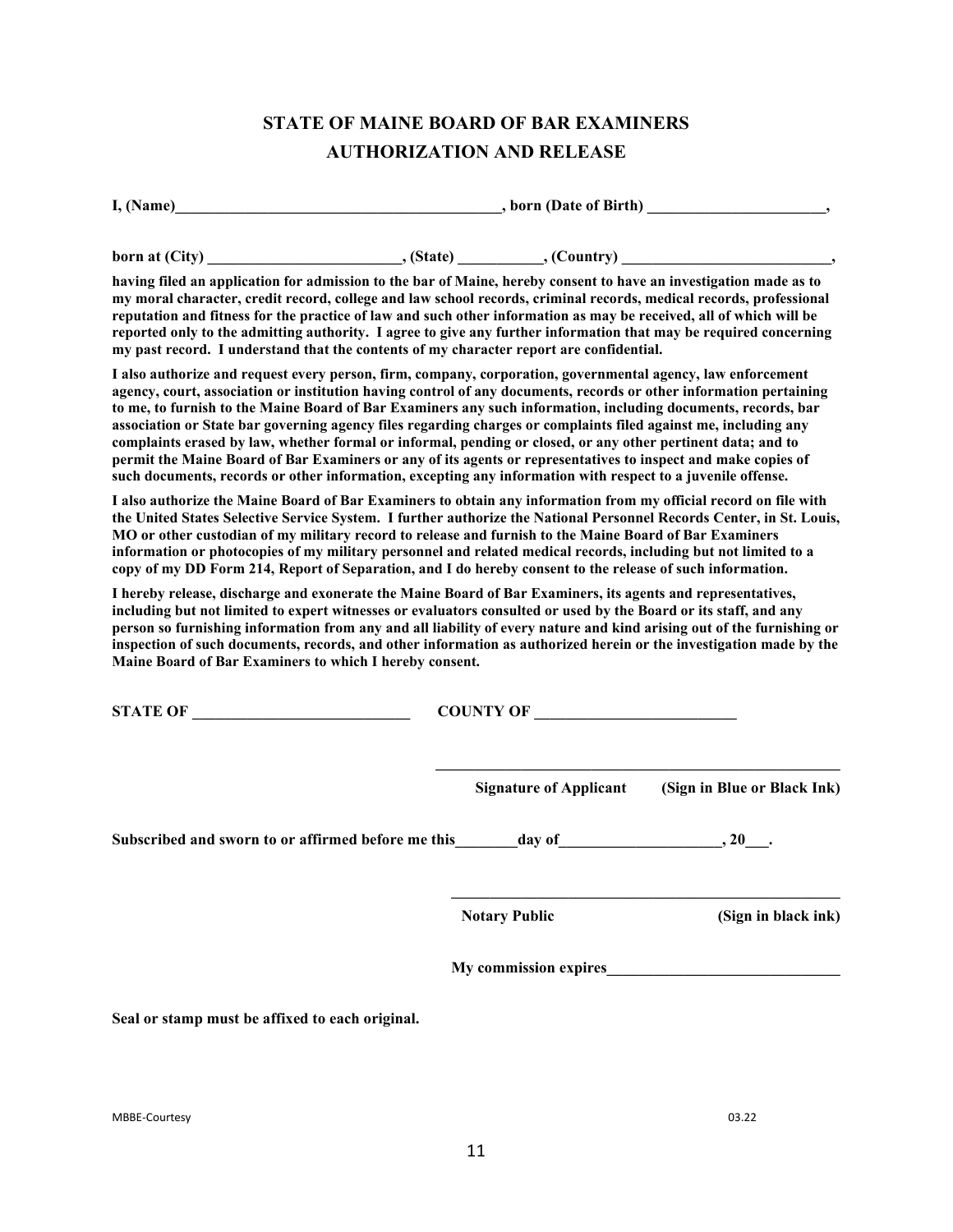# **STATE OF MAINE BOARD OF BAR EXAMINERS AUTHORIZATION AND RELEASE**

| I. (Name)                                                                                                         | , born (Date of Birth) |             |  |
|-------------------------------------------------------------------------------------------------------------------|------------------------|-------------|--|
| born at (City)                                                                                                    | . (State).             | . (Country) |  |
| having filed an application for admission to the bar of Maine, hereby consent to have an investigation made as to |                        |             |  |

**my moral character, credit record, college and law school records, criminal records, medical records, professional reputation and fitness for the practice of law and such other information as may be received, all of which will be reported only to the admitting authority. I agree to give any further information that may be required concerning my past record. I understand that the contents of my character report are confidential.**

**I also authorize and request every person, firm, company, corporation, governmental agency, law enforcement agency, court, association or institution having control of any documents, records or other information pertaining to me, to furnish to the Maine Board of Bar Examiners any such information, including documents, records, bar association or State bar governing agency files regarding charges or complaints filed against me, including any complaints erased by law, whether formal or informal, pending or closed, or any other pertinent data; and to permit the Maine Board of Bar Examiners or any of its agents or representatives to inspect and make copies of such documents, records or other information, excepting any information with respect to a juvenile offense.**

**I also authorize the Maine Board of Bar Examiners to obtain any information from my official record on file with the United States Selective Service System. I further authorize the National Personnel Records Center, in St. Louis, MO or other custodian of my military record to release and furnish to the Maine Board of Bar Examiners information or photocopies of my military personnel and related medical records, including but not limited to a copy of my DD Form 214, Report of Separation, and I do hereby consent to the release of such information.**

**I hereby release, discharge and exonerate the Maine Board of Bar Examiners, its agents and representatives, including but not limited to expert witnesses or evaluators consulted or used by the Board or its staff, and any person so furnishing information from any and all liability of every nature and kind arising out of the furnishing or inspection of such documents, records, and other information as authorized herein or the investigation made by the Maine Board of Bar Examiners to which I hereby consent.**

| STATE OF                                                  | COUNTY OF                     |                             |
|-----------------------------------------------------------|-------------------------------|-----------------------------|
|                                                           | <b>Signature of Applicant</b> | (Sign in Blue or Black Ink) |
| Subscribed and sworn to or affirmed before me this day of |                               | $, 20$ .                    |
|                                                           | <b>Notary Public</b>          | (Sign in black ink)         |
|                                                           |                               | My commission expires       |
| Seal or stamp must be affixed to each original.           |                               |                             |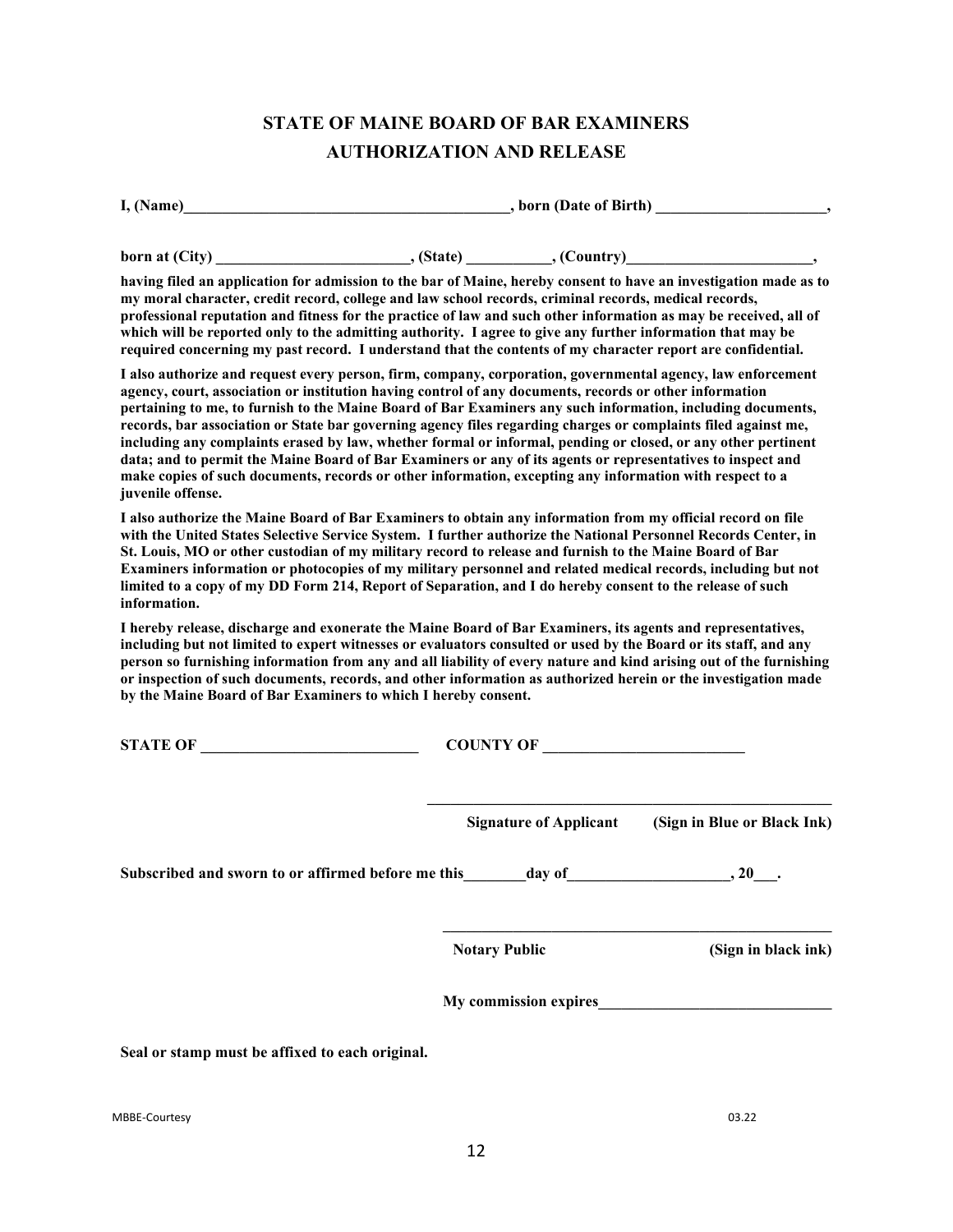### **STATE OF MAINE BOARD OF BAR EXAMINERS**

#### **Submit three original notarized copies of the above Authorization and Release Form.**

### **CONTINUING APPLICATION AND AUTHORIZATION FOR RELEASE OF INFORMATION**

**I understand this application for admission to the practice of law in the State of Maine is a continuing application and must show correctly and fully the information herein sought as of the date of my taking the oath of an attorney at law. I will, therefore, before such time and not later than thirty (30) days (whichever is earlier) after the happening of any events which change any response to the requests for information sought herein, notify the Board by filing an amendment to this application as to any such change.**

**I further understand that the Board may release sample essay answers to applicants pursuant to Maine Bar Admission Rule 10(i). I hereby authorize the Board of Bar Examiners to utilize any of my essay answers, without identifying me by name, for this purpose without requiring any advance notice of same.**

**STATE OF\_\_\_\_\_\_\_\_\_\_\_\_\_\_\_\_\_\_\_\_\_\_\_\_\_\_\_\_\_\_\_\_ COUNTY OF \_\_\_\_\_\_\_\_\_\_\_\_\_\_\_\_\_\_\_\_\_\_\_\_\_\_\_\_\_\_\_\_\_\_**

**Signature of Applicant (Sign in Blue or Black Ink)**

**\_\_\_\_\_\_\_\_\_\_\_\_\_\_\_\_\_\_\_\_\_\_\_\_\_\_\_\_\_\_\_\_\_\_\_\_\_\_\_\_\_\_\_\_\_\_\_\_\_\_\_\_**

### **VERIFICATION**

**\_\_\_\_\_\_\_\_\_\_\_\_\_\_\_\_\_\_\_\_\_\_\_\_\_\_\_\_\_\_\_\_\_\_\_\_\_\_\_\_\_\_\_\_\_\_\_\_, being first duly sworn, says:**

**I hereby certify that I have read Maine Bar Rule 3 (the Code of Professional Responsibility), the Code of Judicial Conduct and the Maine Bar Admission Rules and intend to devote the necessary time toward acquainting myself, prior to the Bar Examination, with these standards, ideals and rules.**

**I have read the foregoing questions, and have answered the same fully and frankly. The answers are complete and true to my own knowledge. I have personally handwritten or typed the answers or they have been prepared under my supervision.**

**Signature of Applicant (Sign in Blue or Black Ink)**

**\_\_\_\_\_\_\_\_\_\_\_\_\_\_\_\_\_\_\_\_\_\_\_\_\_\_\_\_\_\_\_\_\_\_\_\_\_\_\_\_\_\_\_\_\_\_\_\_\_\_\_\_**

**\_\_\_\_\_\_\_\_\_\_\_\_\_\_\_\_\_\_\_\_\_\_\_\_\_\_\_\_\_\_\_\_\_\_\_\_\_\_\_\_\_\_\_\_\_\_\_\_\_\_\_\_\_**

Subscribed and sworn to or affirmed before me this day of the same of the same of  $\sim$  20 and  $\sim$  20 and  $\sim$  20 and  $\sim$  20 and  $\sim$  20 and  $\sim$  20 and  $\sim$  20 and  $\sim$  20 and  $\sim$  20 and  $\sim$  20 and  $\sim$  20 and 20 and 2

**Notary Public (Sign in Blue or Black ink)**

**My commission expires\_\_\_\_\_\_\_\_\_\_\_\_\_\_\_\_\_\_\_\_\_\_\_\_\_\_\_\_\_\_\_\_\_\_**

**Seal or stamp must be affixed to each original**.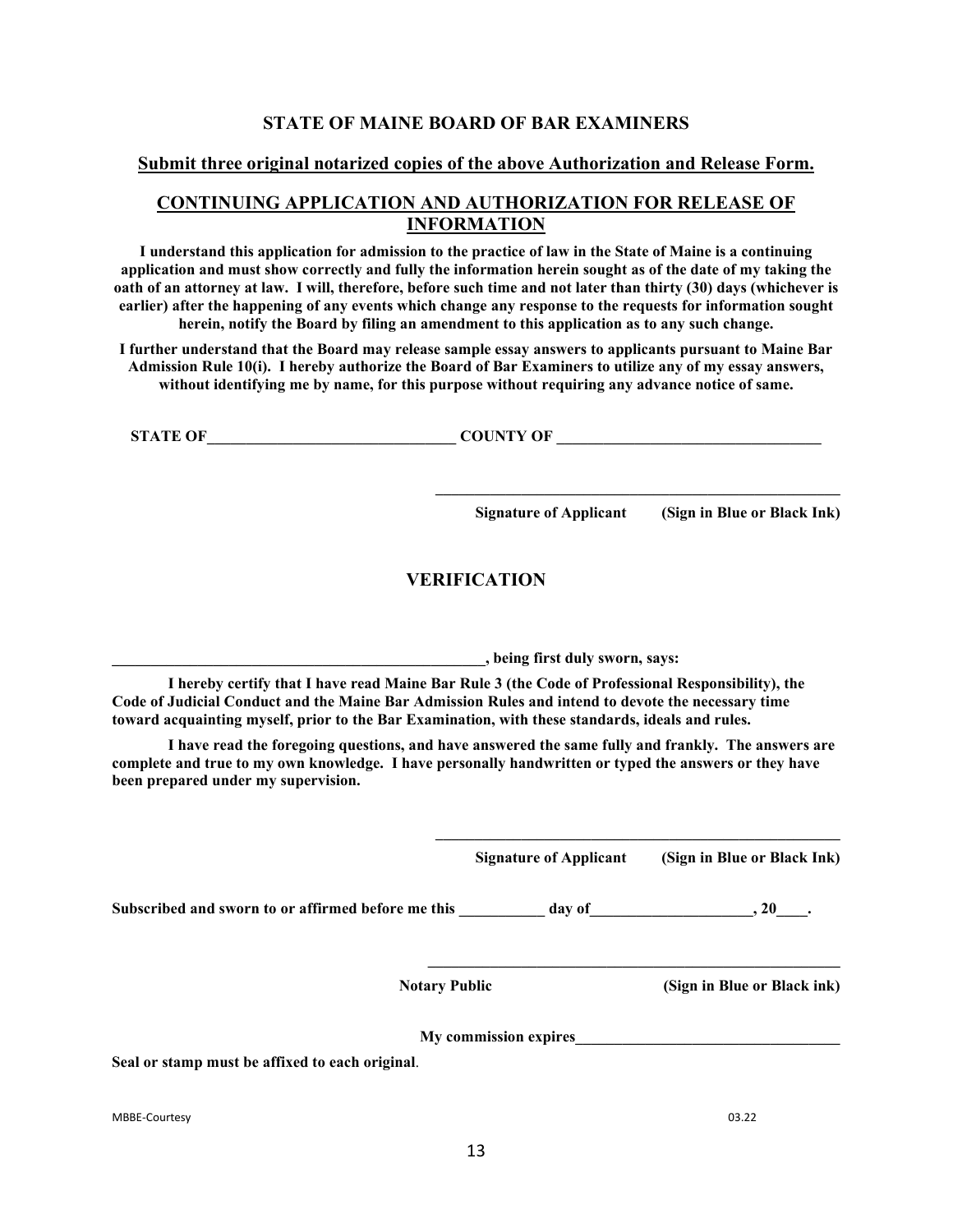# **STATE OF MAINE BOARD OF EXAMINERS CONSENT TO DISCLOSURE OF SOCIAL SECURITY NUMBER**

**Pursuant to 5 U.S.C. § 552a (the Federal Privacy Act of 1974) and 42 U.S.C. § 405(c)(2)(C)(i), disclosure of your Social Security number for State tax administration purposes is mandatory. Section 175 of Title 36 of the Maine Revised Statutes requires the Maine Board of Bar Examiners to report the Social Security number of each applicant seeking admission to the Maine bar to the Maine State Tax Assessor in order that the Tax Assessor may make a determination of failure to fulfill tax return or payment obligations. An unfulfilled tax obligation may result in denial of admission to the Maine bar. The Maine Board of Bar Examiners will treat your Social Security number as confidential tax information pursuant to Section 191 of Title 36 of the Maine Revised Statutes.**

**Disclosure of your Social Security number is voluntary for the purposes of expediting completion of the character review required by Rule 9 of the Maine Bar Admission Rules. Your written authorization of the disclosure of your Social Security number for character review purposes helps the Maine Board of Bar Examiners and its employees and agents, including the National Conference of Bar Examiners, avoid errors of identity that may cause problems and delay in Maine bar certification and licensing. If you authorize disclosure of your Social Security number for character review purposes, no other disclosure will be made of your Social Security number except for State tax administration purposes as required by statute.**

### **AUTHORIZATION AND CONSENT**

**I, (Name)\_\_\_\_\_\_\_\_\_\_\_\_\_\_\_\_\_\_\_\_\_\_\_\_\_\_\_\_\_\_\_\_\_\_\_\_\_\_\_\_\_\_\_\_, born (Date of Birth) \_\_\_\_\_\_\_\_\_\_\_\_\_\_\_\_\_\_\_\_\_\_,**

**born at (City)**  $\qquad \qquad$  (State)  $\qquad \qquad$  (Country)

**hereby acknowledge and understand that disclosure of my Social Security number to the Maine State Tax Assessor for tax administration purposes as required by Maine statute and authorized by Federal statute is mandatory. I acknowledge and understand that disclosure of my Social Security number for purposes of expediting the character review process required for Maine bar admission is voluntary. I hereby authorize the Maine Board of Bar Examiners, its employees, and its agents, including the National Conference of Bar Examiners, to disclose my Social Security number to every person, agency, and entity having control of any documents, records, or other information, including credit records, pertaining to me; and I hereby consent to the use of my Social Security number for purposes of the investigation and verification necessary to complete the character review required for admission to the Maine bar. I understand that except for disclosure for character review purposes as authorized by me, no other disclosure shall be made of my Social Security number by the Maine Board of Bar Examiners except as authorized by Maine statute for tax administration purposes.**

**Signature of Applicant (Sign in Blue or Black Ink)**

**\_\_\_\_\_\_\_\_\_\_\_\_\_\_\_\_\_\_\_\_\_\_\_\_\_\_\_\_\_\_\_\_\_\_\_\_\_\_\_\_\_\_\_\_\_\_\_\_\_\_\_\_**

**\_\_\_\_\_\_\_\_\_\_\_\_\_\_\_\_\_\_\_\_\_\_\_\_\_\_\_\_\_\_\_\_\_\_\_\_\_\_\_\_\_\_\_\_\_\_\_\_\_\_\_\_\_**

Subscribed and sworn to or affirmed before me this \_\_\_\_\_\_\_\_\_\_\_\_ day of  $\qquad \qquad$ , 20  $\qquad$ .

**Notary Public (Sign in black ink)**

**My commission expires\_\_\_\_\_\_\_\_\_\_\_\_\_\_\_\_\_\_\_\_\_\_\_\_\_\_\_\_\_\_\_\_\_\_**

**Seal or stamp must be affixed to each original.**

MBBE-Courtesy 03.22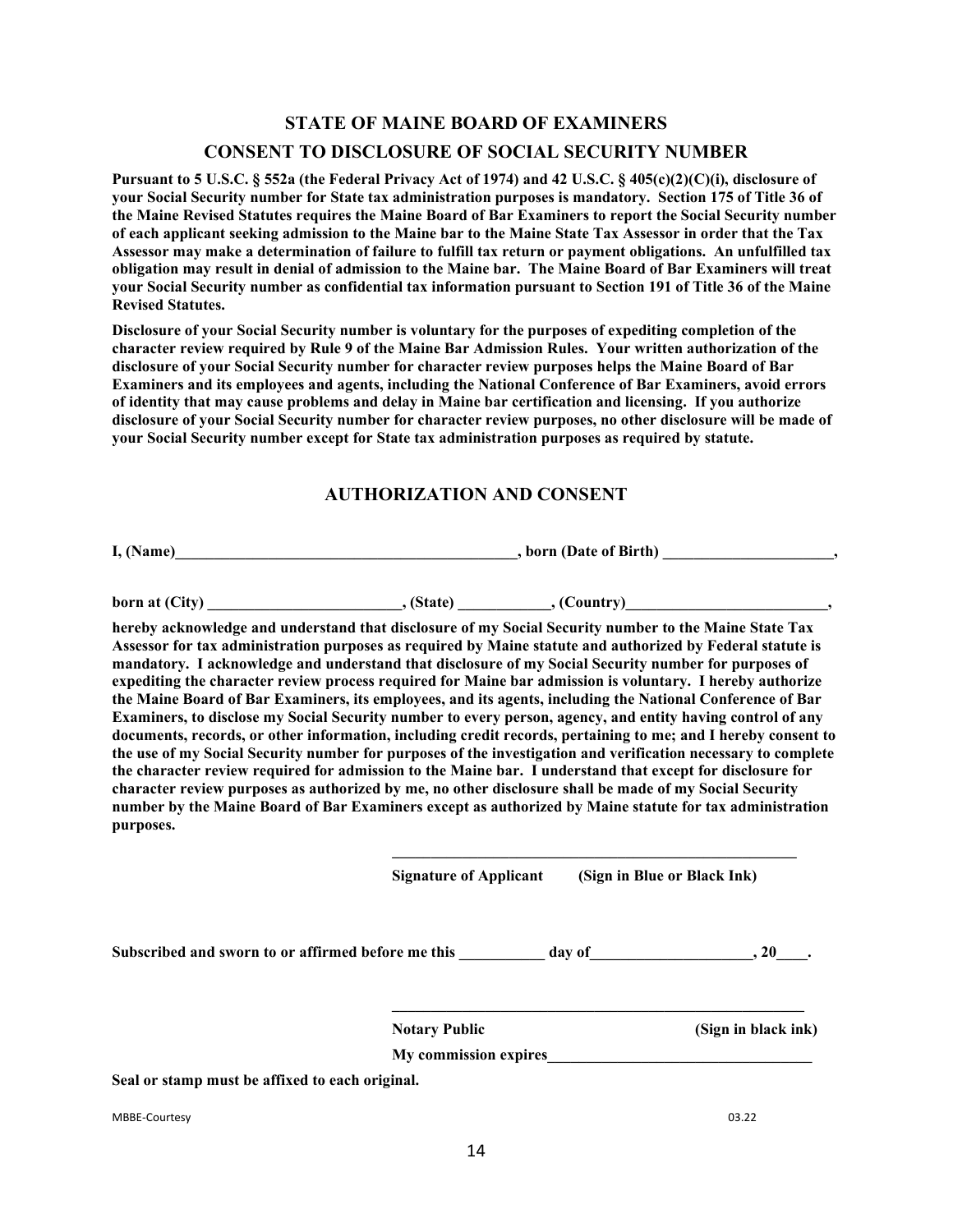# **STATE OF MAINE BOARD OF BAR EXAMINERS ALL APPLICANTS MUST COMPLETE THE INFORMATION BELOW**

| DATE OF BIRTH: $\frac{1}{\sqrt{2\pi}}$ / $\frac{1}{\sqrt{2\pi}}$ (mm/dd/yy)                       |
|---------------------------------------------------------------------------------------------------|
| DATE OF APPLICATION: $\frac{1}{\sqrt{2\pi}}$ / $\frac{1}{\sqrt{2\pi}}$ (mm/dd/yy)                 |
| EXAMINATION DATE: $\frac{1}{\frac{1}{2}}$ (mm/yy)                                                 |
| JURISDICTION APPLIED TO: MAINE                                                                    |
| LIST ANY OTHER NAMES YOU HAVE BEEN LEGALLY KNOWN BY: (This<br>"nicknames" such as Joe, Pete, etc. |

\_\_\_\_\_\_\_\_\_\_\_\_\_\_\_\_\_\_\_\_\_\_\_\_\_\_\_\_\_\_\_\_\_\_\_\_\_\_\_\_\_\_\_\_\_\_\_\_\_\_\_\_\_\_\_\_\_

 $\mathcal{L}_\text{max} = \mathcal{L}_\text{max} = \mathcal{L}_\text{max} = \mathcal{L}_\text{max} = \mathcal{L}_\text{max} = \mathcal{L}_\text{max} = \mathcal{L}_\text{max} = \mathcal{L}_\text{max} = \mathcal{L}_\text{max} = \mathcal{L}_\text{max} = \mathcal{L}_\text{max} = \mathcal{L}_\text{max} = \mathcal{L}_\text{max} = \mathcal{L}_\text{max} = \mathcal{L}_\text{max} = \mathcal{L}_\text{max} = \mathcal{L}_\text{max} = \mathcal{L}_\text{max} = \mathcal{$ 

\_\_\_\_\_\_\_\_\_\_\_\_\_\_\_\_\_\_\_\_\_\_\_\_\_\_\_\_\_\_\_\_\_\_\_\_\_\_\_\_\_\_\_\_\_\_\_\_\_\_\_\_\_\_\_\_\_

does not include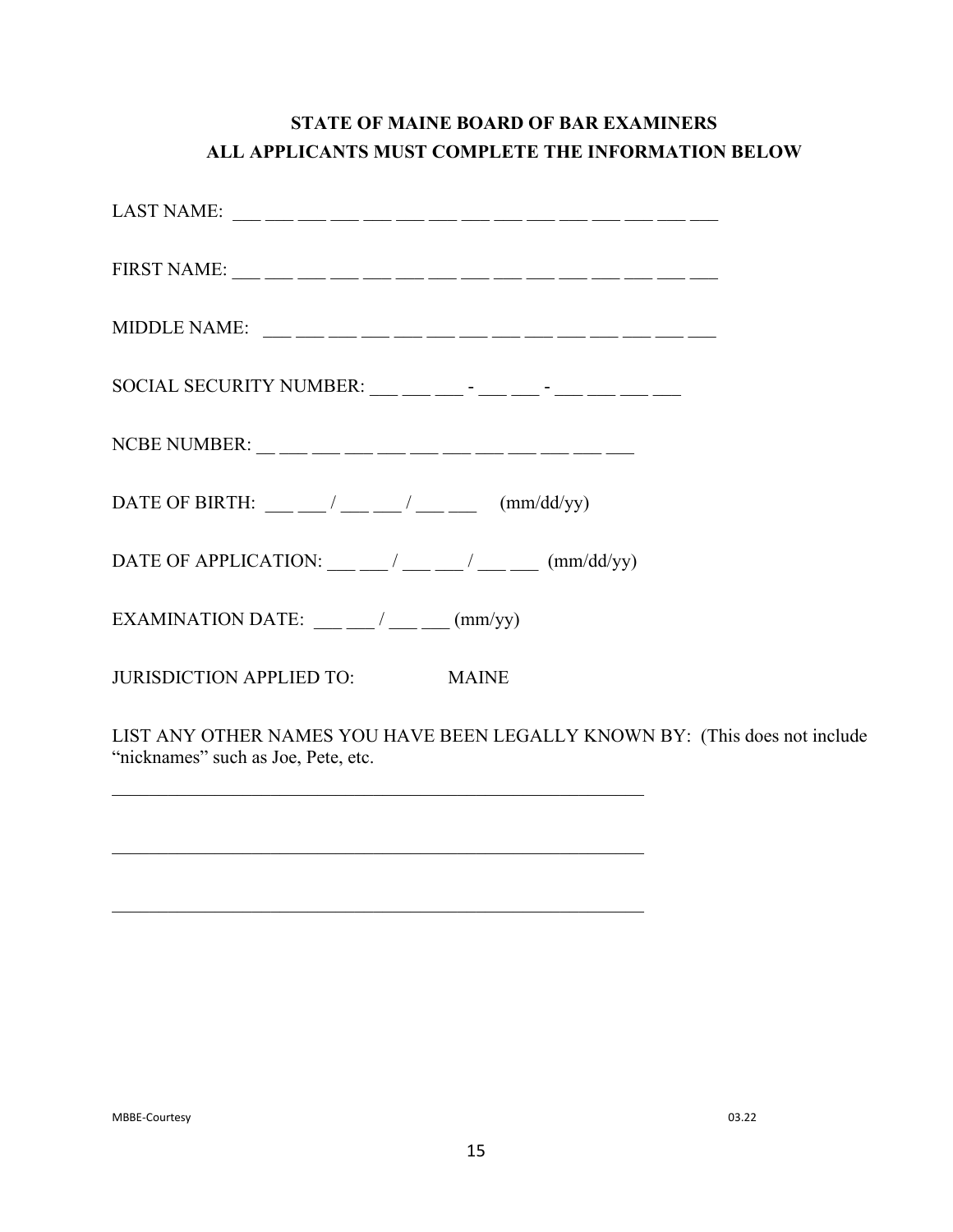

## **THE MAINE BOARD OF BAR EXAMINERS**

# **P.O. BOX 140 • Augusta, Maine 04332-0140 • (207) 623-2464 [www.mainebarexaminers.org](http://www.mainebarexaminers.org/)**

# **UNDERGRADUATE/GRADUATE/LAW SCHOOL CERTIFICATION**

**\_\_\_\_\_\_\_\_\_\_\_\_\_\_\_\_\_\_\_\_\_\_\_\_\_\_\_\_\_\_\_\_\_\_\_\_\_\_\_\_\_\_\_\_\_\_\_\_\_\_\_\_\_\_\_\_\_\_\_\_\_\_\_\_\_\_\_\_\_\_\_\_\_\_\_\_\_\_\_\_\_\_\_\_\_\_\_\_\_\_\_\_\_**

**Applicant Instructions: Complete the upper part of this form. Sign and date this form. Do NOT write on the remainder of the form. Forward this signed form to the Dean or appropriate designated official of your undergraduate, graduate and/or law school.** 

| I hereby consent to the release of the information requested in this form.                                                                            |                     |  |
|-------------------------------------------------------------------------------------------------------------------------------------------------------|---------------------|--|
| <b>Signature of Applicant</b><br>Date                                                                                                                 |                     |  |
| School Official Instructions: Complete both pages of this certification form and mail<br>completed form directly to the Maine Board of Bar Examiners. |                     |  |
| (Name of Official)                                                                                                                                    | (Title of Official) |  |
|                                                                                                                                                       |                     |  |
| (Name of School)                                                                                                                                      | (Name of Applicant) |  |
| entered said school on $\frac{ }{(Date)}$ ; that this school was accredited by $\frac{ }{(According Organization)}$                                   |                     |  |
| at the time of the Applicant's attendance and that the degree of ____________ was conferred                                                           |                     |  |
| (Degree)                                                                                                                                              |                     |  |
| upon the Applicant on _______________. (PLEASE ATTACH TRANSCRIPT).<br>(Date)                                                                          |                     |  |

### **I certify that I have conducted a review of the applicant's record maintained by this school.**

MBBE-Courtesy 03.22